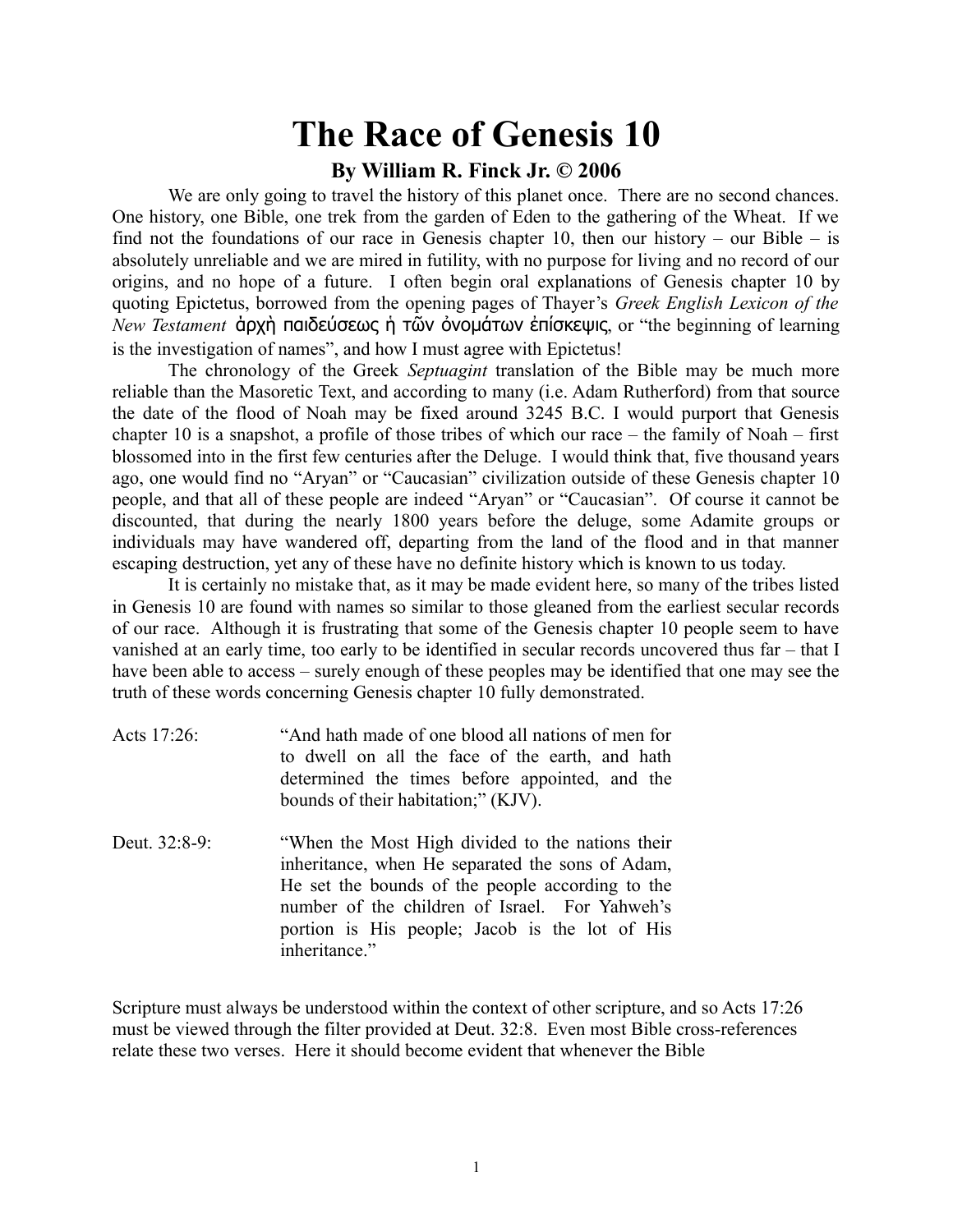discusses "the nations" it intends **only** those nations descended from Noah, listed in Genesis chapter 10, and originally all of those nations were of the same race. An example of "the times before appointed" in relation to the Genesis chapter 10 nations is found at Jer. 46:17, where the implication is that Egypt was finished as a nation, and although in Roman times the Greeks in Egypt maintained a high level of civilization for several centuries, history surely proves Jeremiah correct concerning the Egyptians themselves. Another example lies in Daniel chapter 2, and the vision of a succession of world empires given there, along with the parallel vision described in Daniel chapter 7.

Since these nations, as we shall see, were dispersed into a wide geographical area, reading Deut. 32:8 along with II Sam. 7:10 indicates that a good deal of land was reserved uninhabited by Yahweh to be eventually used by the children of Israel. It is also clear that this land is outside of Palaestine. Ancient history and archaeology reveal that the Israelites eventually settled much of Europe. Before one can understand the importance of the promise of preservation (often translated "salvation") for Israel, uttered in many places in the Old Testament, one must understand the history and fate of the rest of these nations of Adam which are listed in Genesis chapter 10.

#### The Japhethites: Gen. 10:2-5

Gomer (Gen. 10:2). Difficult to document, the historian Josephus made the mistake of associating Gomer with the Kelts, an error probably derived from an early Greek name for them, Κιμμέριοι, and many of his copyists have followed this mistake, which is based solely upon this phonetic similarity. That the Kelts actually sprung from a portion of the children of Israel deported by the Assyrians (see *Missing Links Discovered in Assyrian Tablets* by E. Raymond Capt) is evident from many factors, including their late ( $7<sup>th</sup>$  century B.C.) appearance in history, their location today, and their role in history in fulfillment of many of the prophecies concerning Israel: a topic beyond the scope of this discussion. Simply note that the "Galatians" of Paul's epistle are Kelts, and Paul certainly was writing to Israelites. By contrast, in Ezekiel chapter 38, Gomer is allied with those who are in opposition to the children of Israel, which makes it easy to accept A. Koestler's statements concerning Togarmah, outlined below. Some commentators feel that Hosea's taking of a wife named Gomer (Hos. 1:3) is an indication that Gomer was one of the tribes that the Israelites were dispersed among after their deportation by the Assyrians. This hypothesis is quite credible, though I have not been able to positively identify any tribe of the secular records with Gomer.

The sons of Gomer (Gen. 10:3). Arthur Koestler, a jew who writes from a jewish perspective, claims that Togarmah is the common ancestor of the Uigur, Dursu, Avars, Huns, Basilii, Tarniakh, Khazars (see Cush below), Zagora, Bulgars and Sabir, on p. 72 of his book The *Thirteenth Tribe*. Along with Gomer, Togarmah is allied against the children of Israel in the last days, at Ezek. 38:6, where he is placed in the far north, and surely among the Asiatic hordes of the former Soviet Union. Riphath, or Diphath, is unmentioned elsewhere in the Bible, except for a copy of Genesis chapter 10 found at I Chronicles chapter 1. Ashkenaz, however, is more easily identified. Mentioned at Jer. 51:27 along with Ararat and Minni (both part of modern Armenia), Ashkenaz is there shown to be not far from the ancient land of the Khazars, once a great empire, and of which modern Kazakhstan is a remnant. In the first millennium many of the Edomites and other Canaanites who had adopted Judaism migrated to Khazaria, and the Khazars,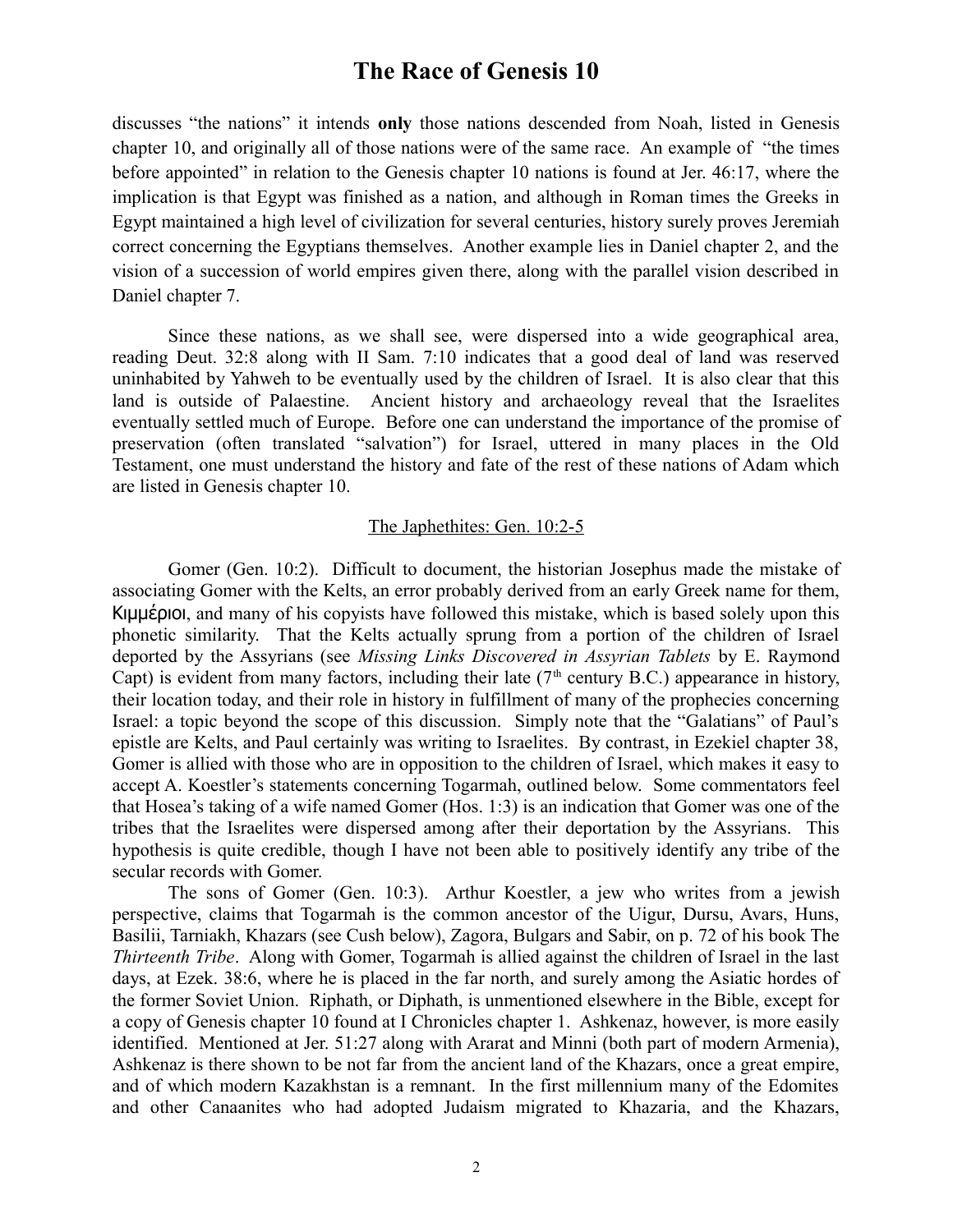beginning with their king, had converted to Judaism. The jews being absorbed into the general population, these people adopted the name Ashkenaz, or "Ashkenazi jews", for Ashkenaz was recognized as an ancestor of the original Caucasian population of the area.

Magog, Tubal and Meshech (Gen. 10:2). Over 1500 years before the Germanic Rus conquered the land which bears their name today, Ezekiel wrote of Rhos (LXX) or Rush (A.V.) being the leader ("prince") of Gog, Meshech and Tubal (Ezekiel chapter 38). This is by no means a coincidence, but rather a clear manifestation of the Divine inspiration of the prophet.

In light of the relationship which the Rus were to have with Magog, Meshech and Tubal, which Ezekiel chapter 38 illustrates, Herodotus mentions two tribes among those under Persian dominion, the Moschi and the Tibareni (3.94, 7.78), in a convenient geographic location that without stretching the imagination we may associate these ancient Japhethites with the dwellers around the Russian cities of Moscow and Tobolsk. Strabo discussed the Moschi and the Tibareni in his eleventh book, and relates that land formerly held by the Moschi, whom he placed just south of Colchis in the Caucasus mountains, was encroached upon by the Colchians, Armenians and Iberians (11.2.18). Of course the Iberians are Hebrews, a part of the Scythians who stayed put, rather than moving northward through the Caucasus with their fellows, and Armenia can be shown to be a Hebrew word meaning "mountain parts".

Whoever Magog may have been in prehistoric times, we can be certain that his descendants are found among those gigantic ("Gog") mixed masses of Caucasian – Mongol – Chinese – whatever blood who are found inhabiting much of Asiatic Russia today. Mongolia and Tibet, homes of anciently mixed races with a clear Adamic cultural influence may be guessed. Professor L. A. Waddell, who wrote in the first quarter of the  $20<sup>th</sup>$  century, produced several books which illustrated the Aryan origin of cultures in India and in Tibet.

Madai (Gen. 10:2) is identifiable with the Medes, which is evident simply by checking both terms in Strong's Concordance. The Greeks wrote "Mede" as Μ͡ηδος, the 'η' in English being either an 'a', or an 'ê' or 'e'. Herodotus wrote that "These Medes were anciently called by all people Arians" (7.62), although it is more likely that the term "Aryan" was rather used by Israelites who once sojourned in Media (with which Dr. George Moore agrees in his *The Lost Tribes and the Saxons of the East and the Saxons of the West…*), since the term Ar-ya appears to mean "Mountain of Yahweh" in Hebrew (i.e. Dan. 2:45), and that the Greeks had Israelite tribes in Media confused with actual Medes. Regardless, the Medes fulfilling a destiny in history which the prophets had already assigned to Madai (i.e. Isaiah chapter 21; Jer. 25:25 and 51:11 and 28; Daniel chapter 8), there should be no doubt of this identification.

There are good indications that the Medes are found in the Slavs of today. The Slavs may be traced to a people that the Romans and Greeks called Sauromatae (Sarmatians). Diodorus Siculus, discussing certain Sakae (Scythian) Kings, states that "It was by these kings that many of the conquered [by the Scythians] peoples were removed to other homes, and two of these became very great colonies: the one was composed of Assyrians and was removed to the land between Paphlagonia and Pontus [modern day Turkey along the southern shore of the Black Sea], and the other was drawn from Media and planted along the Tanaïs [a river north of the Caucasus mountains which empties into the Black Sea from the northeast], its people receiving the name Sauromatae. Many years later this people became powerful and ravaged a large part of Scythia..." (Diodorus Siculus 2.43.5-7). And with this, we having so many Slavs among us today, we have the realization of the fulfillment of Gen. 9:27, which will be discussed below.

Javan (Gen. 10:2) is also identified by Strong in his *Concordance* with the Ionian Greeks, as the *Septuagint* translators also seemed to do, rendering the Hebrew word (3120) as Ἰωύαν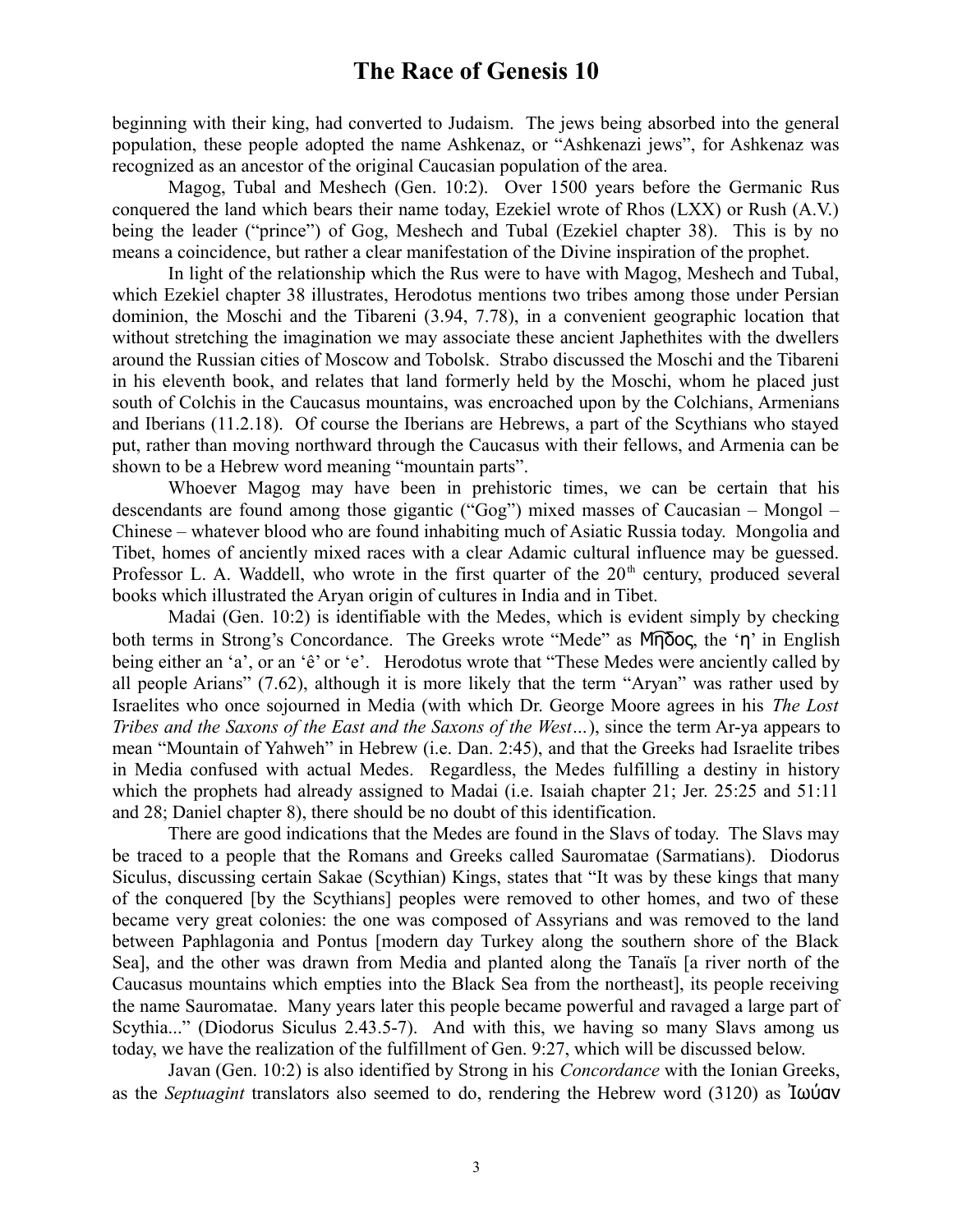(Iōuan). This is not out of fancy, for on the Behistun Rock (and other Eastern inscriptions) these Greeks are called "Yavana", and Sir Henry Rawlinson wrote "Ionians" there in his famous translation of that inscription. Other Persian inscriptions assure this same connection (see G. Moore's *The Lost Tribes…* and E. R. Capt's *Missing Links…*). These Ionians once inhabited the coasts of Anatolia [modern Turkey] and many of its islands, that land called Ionia generally, and also were the founders and principal inhabitants of Athens.

The sons of Javan (Gen. 10:4). Of the sons of Javan, all are identified with the sea trade with Tyre in Ezekiel chapter 27: Elishah at 27:7, Tarshish at 27:12, Kittim (or Chittim) at 27:6 and in the *Septuagint*, Dodanim which is a mistake by the Hebrew copyists for Rodanim (as Strong's attests), at 27:15 (where the A.V. has "Dedan"), or "Rhodians" (Ῥόδιοι**)** in the LXX. Elishah and Kittim are both identified with Cyprus, with several varying spellings of these names found in ancient inscriptions. Kittim is the word for Cyprus throughout the Hebrew prophets. Rodanim are the Greeks of Rhodes, as identified in the LXX. Tarshish is a region of southern Spain known as Tartessus. The Ionians (or Javan) are connected with Tyrian sea trade also at Ezek. 27:13 and 19, mentioned with Dan: for a portion of that tribe also settled Greece at an early time, and were known as Danaans.

The "ships of Tarshish" are mentioned in Kings, Chronicles, Psalms, and several of the prophets. Although a separate and quite lengthy topic, it can be convincingly demonstrated that the Phoenicians of Tyre and elsewhere were the Israelites – called Phoenicians by the Greeks – right from the pages of the Bible, with much evidence also added by secular historians. Carthage was a Phoenician colony of Tyre, and the Carthaginians eventually controlled the land we call Spain today, then called Iberia, "Hebrew" or "Eber" land, just as the land south of the Caucasus mountains, where the deported Israelites first settled and became known as Scythians, was also called Iberia, even in Roman times.

Diodorus Siculus (25.10.1 ff.) discusses wars between the Carthaginian Hamilcar Barca and the "Iberians and Tartessians" in the third century B.C. Herodotus (4.152) is writing about a period much earlier than his own, even pre-dating the Trojan War, and speaking of Tartessus in southern Spain says, "This trading town was in those days a virgin port, unfrequented by the merchants". The Trojan War was 200 years before King Solomon's ships, so Herodotus surely seems to have been accurate, and his calling Tartessus a "trading town" illuminates the Scriptural record. In their Greek-English lexicon, Liddell & Scott readily identify Τάρτησσος as "the Tarshish of Scripture".

Tiras (Gen. 10:2) is in Strong's Hebrew spelling "Thiyrac". Mentioned nowhere else in the Bible (except in the copy of Genesis chapter 10 found at I Chronicles chapter 1), many writers have made perfect etymological and ethnographical sense in connecting these people to the Thracians north of Greece. In later history the land of Thrace is instead occupied by Greeks, as Makedonians and Thessalians, and Strabo is confused as to whether one tribe in the area, the Treres, are Kimmerian (Kelts) or Thracian (13.1.8, 14.1.40). The Thracians were not considered Greeks but rather barbarians (Strabo 7.7.1), and had colonies in Asia (Strabo 12.3-4), and also with the Eneti settled the area around Venice (Strabo 12.3.25). The Phrygians of Anatolia are said to be Thracians (Strabo 7.3.2, 7.25, and 10.3.16).

Modern anthropologists, archaeologists and historians often discuss the "sea peoples", whom they usually claim were Caucasians who came from the Aegean area and invaded the Mediterranean. The true origin of the "sea peoples" are as the Japhethites of Genesis chapter 10, who were spread along the waterways from the Caspian and Black Seas to as far west as Spain, and at a very early time. Contrast Gen. 10:5 with 10:20 and 10:31, where the Japhethites were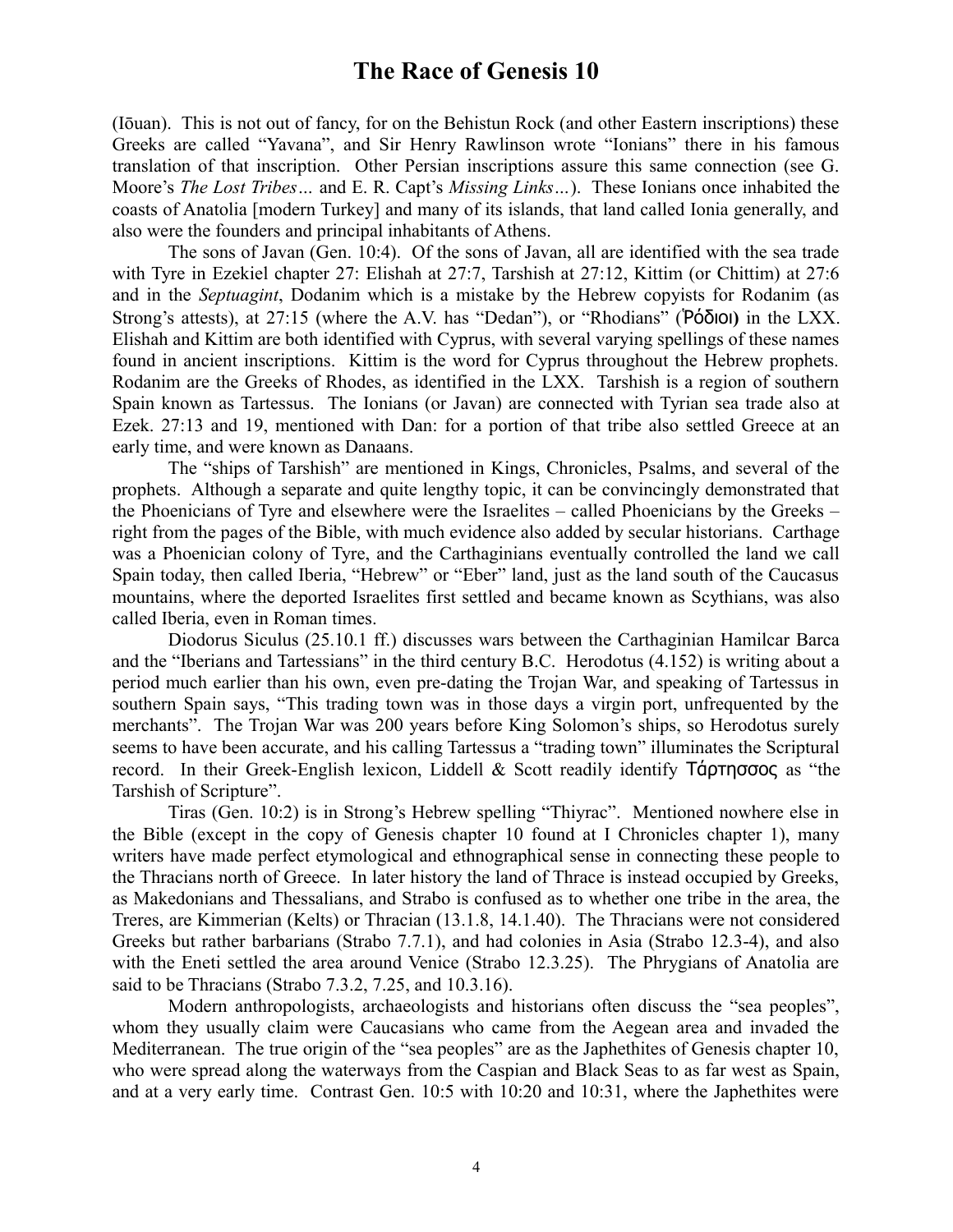specifically assigned the "isles" or "coastlands", but not the Hamites or Shemites, though the Hamitic Philistines also plied the waves, and only after a considerable time were these peoples rivaled at sea by the Israelite Phoenicians.

There is a certain prophecy, at Gen. 9:27, which reads, "God shall enlarge Japheth, and he shall dwell in the tents of Shem; and Canaan shall be his servant". Without discussing the part concerning Canaan, this will be discussed briefly here.

It is evident that Yahweh surely did enlarge Japheth, for these tribes were spread out over a great area along the southern coasts and eastern borderlands of Europe. Although a separate and lengthy topic, once it is realized that not only the Phoenicians of Tyre, Sidon, Byblos (et al.), northern Africa, the Greek and Italian islands, Spain and Britain, but also the Keltic and Germanic peoples, and the Trojans and Illyrians and Parthians, among others, were all descendants of the Shemitic Israelites, and most of whom had moved into Europe, along with other Shemites such as the Lydians (see Lud below), only then may the oracle at Gen. 9:27 (and most other prophecies in the Bible) be manifest and appreciated.

Aside from the peoples of Meshech and Tubal having been conquered by, and living among the Germanic Rus (and we see here that the Slavic tongue prevailed in Russia), and the colony of Medes moved by the Israelite Scythians to the Tanaïs, which later became known as Sarmatians, and later than that as Slavs, these things already discussed above, the other Japhethites moved all along the Mediterranean coasts and into Europe.

The Getae and the Daci are described by Strabo as being akin to the Thracians (Tiras) and having the same tongue (7.3.10, 13), these inhabiting a great part of both sides of the lower Danube. Although Strabo considered everything north of the Danube as Germany (2.5.30, 7.1.1 et al.) this particular area is historically Slavic. The Greek Ionians also made many settlements. The Ionians of Phocaea in Asia Minor were called by Herodotus "the first of the Greeks who performed long voyages" (1.163), and these alone founded Massalia (Marseilles) on the coast of France, Maenaca in Iberia, Elea in Italy (Strabo 4.1.4, 3.4.2, and 6.1.1) among many others. Italy was also settled by the Trojans, and especially Rome (Strabo 6.1.12 and 14), the Ionians of Asia Minor (Strabo 6.1.14, 6.2.2), the Athenians who were also Ionians, and the Achaeans who were Danaans (Strabo 6.1.10, 11, 13, and 15).

With so many Slavs, along with the races of Southern France and Italy, among us today, Japheth certainly is dwelling in the tents of Shem unto this day.

#### The Hamites: Gen. 10:6-20

Cush (Gen. 10:6). Before beginning a discussion of Cush (or Kush), it is quite important to acquire an understanding of the word "Ethiopian", as the Greeks called the Cushites, as the word Kush is often translated in our Bibles, and as we call the people found inhabiting the land of Kush in Africa today. Our "Ethiopian" comes from the Greek word Αἰθίοψ which properly means "shining face", "glowing face" or "sunburnt face", and was certainly not used by the earliest Greek writers to describe the dark races. There are several words used to describe "black", "swart", "dark" etc. in Greek which are often applied to people, among them being μέλας, κελαινός, πελός and φαιός. Other words meaning "dark" but apparently not applied to people are σκότος, κνέφας, γνόφος, δνόφος, ζόφος and ζόφερος.

A word akin to  $\mathsf{Ai}\theta$ ίοψ is αἰθός, which the large 9<sup>th</sup> edition of Liddell & Scott defines as "*burnt*...II. *shining*...*red-brown*...". The 1996 Revised Supplement to this edition inserts after *burnt* "perhaps *black-* or *dark-complexioned*", and emends *shining* to *bronze-coloured*. The black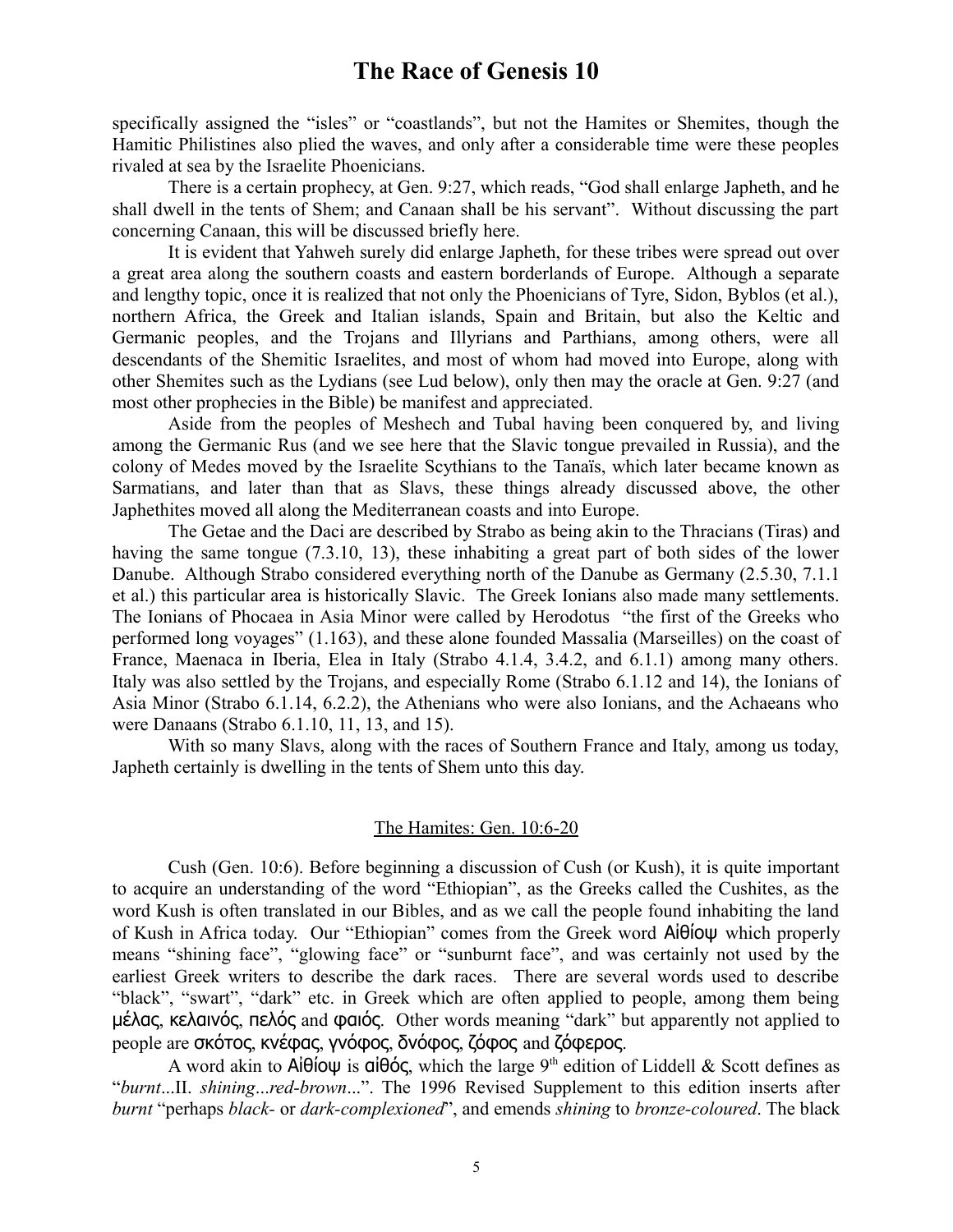I must reject. *Red-brown* describes a sun-tanned Caucasian, and not a dark-skinned negro who only gets blacker in the sun.

Other words related to Αἰθίοψ are: αἴθων "fiery, burning…of metal, flashing, glittering..."; αἴθω "to light up, kindle..."; αἴθρη "clear sky, fair weather"; αἶθοψ, the closest, "fiery-looking, of metal, flashing; of wine, sparkling" but according to Liddell & Scott (the source for these definitions), someone in the Greek Anthologies, a late and wide collection of Greek inscriptions and miscellaneous writings mostly from well into the first millennium A.D., either translated or used αἶθοψ as "swart, dark" however this is clearly contrary to the true spirit of the word's meaning. Applied to Kush, a White man, or his White descendants, it could only mean "sun-burnt" as in bright red or brassy-colored, which is something which happens only to Caucasians in the outdoors, and is exactly what one may expect Kushites in Ethiopia to look like!

Moses fled Egypt, as recorded in Exodus chapter 2, and met with a tribe of the Midianites, descendants of Abraham and Keturah (Gen. 25:1-2) from whom he took a wife. These Midianites lived in the land of Kush, as can be discerned from Numbers chapter 12. Abraham had originally sent his sons by Keturah "eastward, unto the east country" (Gen. 25:6) and surely this "east country" is that called Kush (Ethiopia in the A.V.) at Gen. 2:13. For Nimrod, the Kushite, founded the first Adamic empire (Gen. 10:8-12) which evidently spread far and wide, beyond Mesopotamia to where we have the Hindu-Kush mountains of today. The river of Gen. 2:13 may even be the Indus, if not some other lost river, for it is evident that the events which caused the Deluge of Noah may have changed the geography of the area. Moses certainly did not go to Ethiopia in Africa for his wife, and there are no Midianites ever spoken of there.

In Hesiod's *Theogony*, probably written in the 8<sup>th</sup> century B.C., Memnon, legendary King of the Ethiopians, was the son of Eos, or "Light". In the *Aethiopis* by Arctinus of Miletus, written as a sequel to Homer's *Iliad*, Memnon the Ethiopian aided the Trojans in their war against the Greeks, only to be slain by Achilles. Herodotus mentions the "Ethiopians of Asia" (3.94), and although he also describes black and wooly-haired "Ethiopians" (3.101, 7.70), I will refer to Diodorus Siculus for a more complete picture below. Herodotus calls Susa, the famed capital city (along with Persepolis and also the Median city Ecbatana) of the Persian Empire the "city of Memnon" (5.53-54), since the Greeks believed that Memnon had founded that city (Strabo 15.3.2).

Diodorus Siculus, relating the tradition concerning Memnon, has Ethiopia in Asia sending aid to the Trojans, including Assyrians and "men of Susiana" (2.22.1-5, 4.75.4), although Diodorus also records the claims of the Ethiopians of Africa, that that place was the home of Memnon. Among others, Apollodorus records the myth that Perseus, legendary founder of the Persians, married Andromeda, daughter of the Ethiopian King Cepheus and his wife Cassiepea, after rescuing her from a sea monster, an event said to have taken place at Joppa in Palaestine (Apollodorus 2.4.3, Josephus, *Wars*, 3.9.3 (3:420)). So the Greeks have many witnesses of an "Ethiopia" in Asia, in lands and cities known to be inhabited by Caucasians, and with people taking part in some of the first events recorded by the Caucasian poets of Europe, and the Hebrews have a Kush in a land which may surely be supposed to be the same as the Greek, yet the Hebrew record is not much earlier than the events the Greeks were recording (i.e. Exodus and death of Moses, c. 1450 B.C.; Trojan War, c. 1185 B.C.), and as a third witness, we have a Kush (the Hindu-Kush mountains) on our modern maps not much further east than where the Greek and Hebrew records tell us that the ancient district was situated.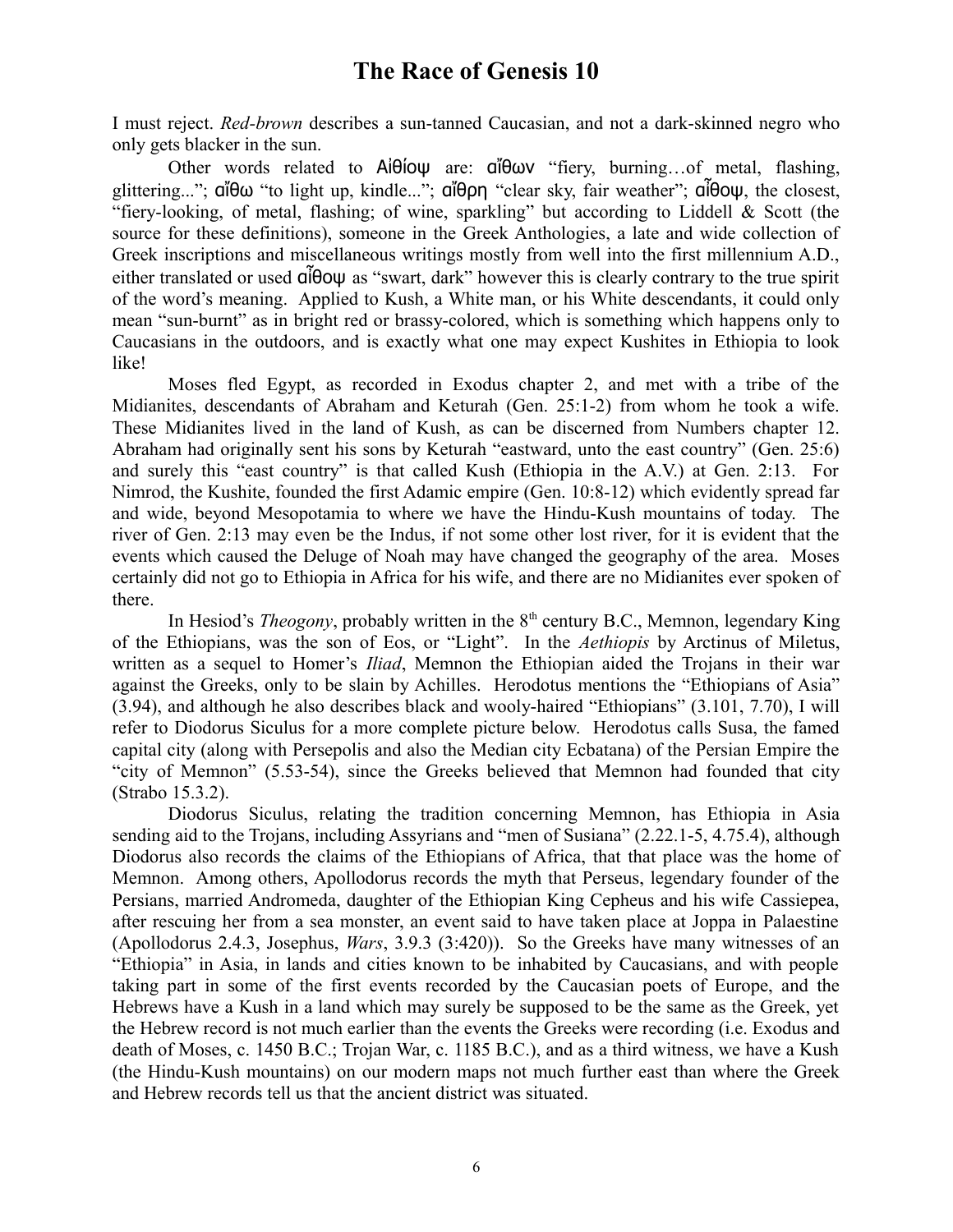In his book *The Lost Tribes…*, Dr. Moore presents the viable theory that names similar to Kush and found in southern Russia are derivative peoples of this Biblical patriarch: Kosa, Khoza, Khazars and Cossacks.

Now to turn to the Kush, or Ethiopia, of Africa. In the first eleven chapters of his third book, Diodorus Siculus draws from much earlier historians (as he always did) to describe the various peoples of African Ethiopia, and it is evident that those tribes contrast with one another quite starkly. The first Ethiopians he discusses are endowed with what we may consider a welldeveloped form of "western civilization", for he states "they say that they were the first to be taught to honor the gods and to hold sacrifices and processions and festivals", they quote Homer in reference to themselves (*Iliad* 1:423-424), they recount the unsuccessful invasions into their country by Cambyses and Semiramis, and they claim that the Egyptians were originally Ethiopian colonists, led by Osiris. The two types of their writing (like Egypt), popular or demotic and sacred or hieroglyphic, are described, and it is said that the sacred is common among these Ethiopians. Their priests were much like the Egyptian. They believed that their kings gained sovereignty by Divine Providence, their laws and punishments were from custom, and they practiced the same flight of refuge which the Greeks did, which was similar to the Hebrew Levitical cities of refuge. An Ethiopian king under Ptolemy was educated in Greece and studied Philosophy, and aside from a few odd customs, there is no reason to believe that these Ethiopians, whose physical characteristics were not mentioned, were anything but civilized, and not much different than the rest of "western" society.

In stark contrast to those cultured Ethiopians first discussed, beginning at 3.8.1 Diodorus says: "But there are also a great many other tribes of the Ethiopians [and here it is apparent that, like "Phoenicia" and other labels, "Ethiopia" has become merely a geographical designation, rather than an ethnographical one], some of them dwelling in the land lying on both banks of the Nile and on the islands in the river, others inhabiting the neighboring country of Arabia [between the Nile and the Red Sea], and others residing in the interior of Libya [the rest of Africa - Sudan here]. The majority of them, and especially those who dwell along the river, "are black in color and have flat noses and wooly hair." Here it is evident that Diodorus is describing the Nubians and other wandering black tribes of the region. He continues: "As for their spirit they are entirely savage and display the nature of a wild beast...and are as far removed as possible from human kindness to one another...and cultivating none of the practices of civilized life...they present a striking contrast when considered in the light of our own customs."

So surely it is apparent here, that if we do not have a White culture in Ethiopia in an era not long before Diodorus' own, we certainly have at least the remnants of one. Ezekiel chapter 30 lists Ethiopia among "all the mingled people", and all of this fits very well with the picture of a once Caucasian but now adulterated Kush in that region.

Of the sons of Cush (Gen. 10:7), Seba, Havilah, Sabtah, Raamah, Sabtechah, and the sons of Raamah, Sheba and Dedan, not much will be said here. Some of these names appear again among the sons of Joktan listed at Gen. 10:26-30, in both the MT and the LXX, and this has caused confusion and speculation in attempts to identify these tribes, and even later in the Bible confusion seems to exist (compare I Chr. 1:9 and 32). Strabo wrote of Berenicê, "a Sabaean city", together with Sabae "a good sized city", which were on the African side of the Red Sea  $(16.4.10).$ 

Surely Mitsrayim, or Mizraim (Gen. 10:6) is the Old Testament Hebrew for Egypt everywhere. Egypt, or Aegyptus, is the term used throughout Greek literature, and the Egypt at that time was only the area around the Nile delta, and the Nile valley along both banks as far as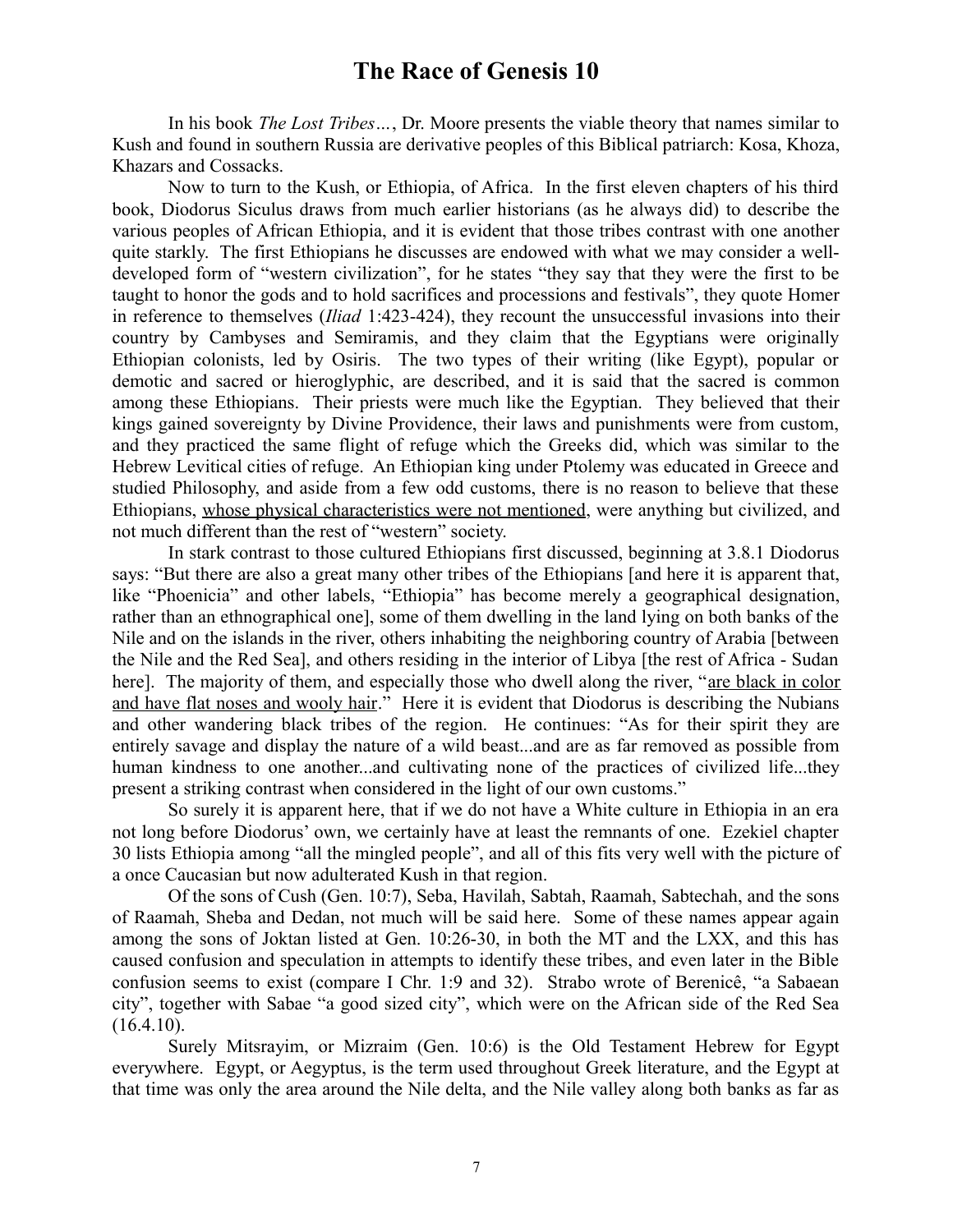Elephantine. The early Greeks seem to have written little about Egypt outside of Thebes and Heliopolis, until the time of Herodotus. There is much to be said about early Egypt that is beyond the scope of this discussion, but warrants at least a mention. First, early Egypt actually consisted of several disparate cultures, some alien in nature, which were adverse to one another and eventually amalgamated, which was surely not a good idea. The pharaonic civilization in Egypt appeared rather suddenly, not long after 3000 B.C., consistent with *Septuagint c*hronology. The archaeology of those early dynasties reveals clearly a people of high civilization and Aryan characteristics. Statues of the pharaohs reveal men who would not be out of place in Dublin or Hamburg. There were actually two groups in early Egypt, centuries apart, remembered as "Hyksos". The first group little is known about, a noble Adamic race, probably Shemites and maybe even Hebrews, who built the Great Pyramid. The second were Kenites who invaded and occupied the Delta shortly before Joseph was sold into Egypt. During the time of Joseph, the Pharaohs at Thebes were of the House of Shem, as was the priesthood of On (Heliopolis or Beth-Shemesh). It was these Egyptians at Thebes whom Joseph was sold to as a slave. "Beth-Shemesh" is a double-entendre: it can mean either "House of the Sun" or "House of the people of Shem" in palaeo-Hebrew.

Of the Sons of Mizraim (Gen. 10:13): Ludim, Anamim, Lehabim, Naphtuhim, Pathrusim, Casluhim, Philistim, and Caphtorim, these are tribal and not individuals' names. The Anamim are likely the "Anami" mentioned in an  $8<sup>th</sup>$  century B.C. cuneiform inscription. Naphtuhim is apparently an Egyptian word which means "people of the delta", and Pathrusim "people of the southern land".

The Philistim, or Philistines, had dwelt in the land of Caphtor before their own migration to Palestine, and Caphtor was very probably in Egypt. See Amos 9:7; Deut. 2:23; and Jer. 47:4. Certainly the Philistines were Adamic (Zech. 9:6) and some had surely migrated west with the children of Israel (Isa. 11:14). Goliath was not actually a Philistine, but rather a mercenary in their army, one of the sons of Repha the Canaanite giant, for which see I Chr. 20:4-6 where "the giant" is in Hebrew ha-raphah, the source of the Rephaim (i.e. Gen. 14:5 and 15:20; II Sam. 5:18 and 22 and 23:13 et al.). There also should be noted an obscure entry in Herodotus, at 2.128: "Hence they [the Egyptians] commonly call the pyramids after Philition, a shepherd who at that time fed his flocks about the place." Some suppose that this may be a memory of the ancient Philistines in Egypt, and the first "shepherd kings", connected to the building of the Great Pyramid.

The Ludim are confused by the translators for the Lydians, the Shemitic Lud of Anatolia, and "Lydian(s)" at Jer. 46:9 and Ezek. 30:5 should be "Ludim" instead, and these descendants of Ham, and not Shem. The Ludim of Ham are also mentioned at Ezek. 27:10.

Phut (Gen. 10:6) was associated with Libya, though it is difficult to discern exactly why (see Nah. 3:9), and in the A.V. and the *Septuagint* it was translated as such at Ezek. 30:5 and 38:5, and Jer. 46:9 (26:9 in the LXX). The Lubim (and so "Libya") and Sukkiim (II Chr. 12:3) may have been pre-Adamic (aboriginal) people, or they may have been Adamites who simply came to be called by a different name. Phut is listed among "all the mingled people" at Ezek. 30:5.

Diodorus Siculus (20.55) writes of Libyans dwelling on Africa's northern coast, in cities, and friendly to Carthage, but then also of the nomadic "Libyans" of the interior, hostile to Carthage. He does not, however, describe Libyan or Carthaginian physically. For perspective, Virgil, a Latin poet contemporary with Diodorus, called Dido the legendary queen of Carthage, who is mentioned by Josephus and was a historical figure, both blonde and beautiful in his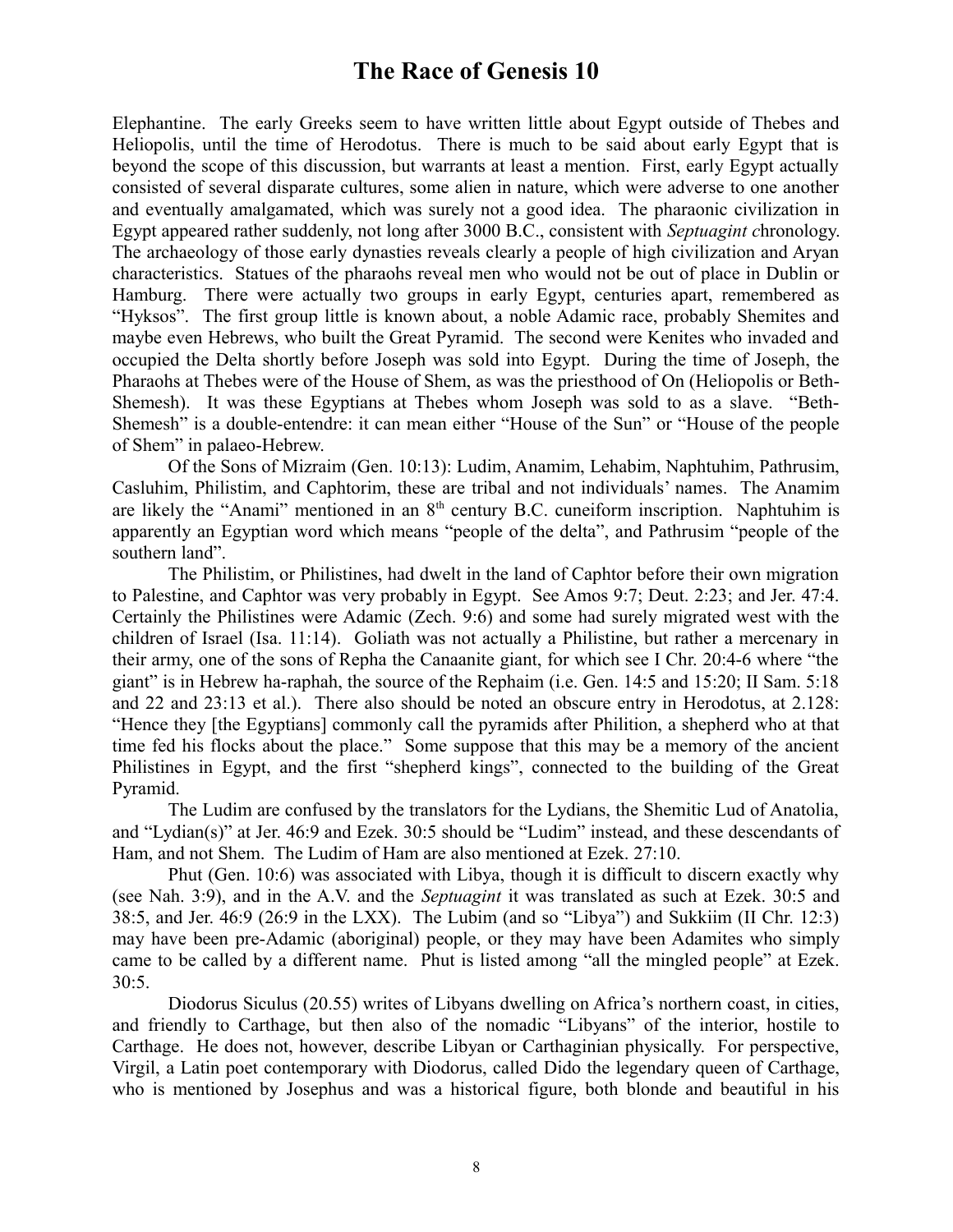*Aeneid*. Now of course Virgil never met Dido, who lived 800 years before the poet's time, but this does indicate Virgil's idea of what the ideal Phoenician woman may look like.

Hesiod, probably a contemporary of Isaiah, writing in his *Catalogues of Women* (fragment 40A) mentions both the "boundless black-skins and the Libyans" but says that from Epaphus, a son of Chronos, "sprang the dark Libyans and high-souled Ethiopians", but also the "under-ground folk and feeble pygmies". It is also apparent that by this time Libya also was little more than a geographical label and signified all of Africa except Egypt and Ethiopia. Surely the more reliable early source may be the poet Aeschylus, a contemporary of Nehemiah, who in his *Suppliant Maidens* at lines 277-290, lists a group of races and compares the likeness of their women to those of the ("Greek") Danaans, among those mentioned being Libyans, Egyptians and Amazons, very likely indicating some degree of homogeneity among these peoples. Aeschylus was relating a parody of events which transpired a thousand years before his own time, the migration of Dan from Egypt to Greece.

In this age we have long had a mixed race, the Berbers, as evidence of a former White civilization in this region, although the settlements of the Phoenicians, Greeks, Romans, the later Germanic invasion of Carthage, and then the rise of Mohammedism and the subsequent arab conquest of northern Africa, all did much to further confound an already mingled African world.

Canaan (Gen.10:6), Ham's youngest son, was cursed by Noah (Gen. 9:25-27). The reason why Canaan, and not Ham himself or his other sons, was cursed should be apparent by reading Lev. 20:11; for Canaan was the result of Ham's illicit behavior, warranting his special mention at Gen. 9:18. And so Canaan's descendants are later found mixed in with the race of Cain (Gen. 4:16-26 and 15:19-21; Deut. 7:1-2) who was also cursed (Gen. 4:10-15) and several races with no Biblical genealogy, indicating that they are of non-Adamic origin. Some of the " ites" here in Gen. 10:16-18 also may well be of non-Adamic stock, races that the Canaanites mixed with rather than races which sprung from Canaan.

The "Hivites" seem to be rather the "Horites", the word "Hivite" being a scribal error in all of its occurrences, evident by comparing Gen. 36:2, 20, and 30, and also the *Septuagint* at Gen. 34:2 and Josh. 9:7. The Horites, Hurrians to modern anthropologists and archaeologists, are apparently an oriental race which invaded Mesopotamia at an early time. Some Horites dwelt at "Mount Hor", to which the Edomites, the descendants of Esau who was also cursed (Mal. 1:2-3), had joined themselves. Mount Hor was later called Mount Seir, and is today known as Petra, in Jordan. See Genesis chapter 36.

Heth was a progenitor of the people later known as the Hittites, but possibly a pre-Adamic tribe whom Heth had settled with, and therefore named for him by the rest of the Adamic race. The name Sidon is found in the city in Canaan of the same name, and its environs. Seven hundred years before the Greeks first wrote of "Phoenicians", the Canaanites of Tyre and Sidon and the rest of the coast were driven out by the children of Israel, who then inhabited those cities. The "Phoenicians" were indeed Israel.

These descendants of Canaan may be traced through both the Bible and through history to the people that are called 'jews' today, although many are also among the 'arabs', and the olive-skinned peoples of the Mediterranean and the Near East. See: Matt. 23:35; Luke 11:51; John 8:33-47; Rom. 9:1-13; Rev. 2:9; and 3:9; Josephus' *Antiquities* 13.9.1 (13:254-258); 13.15.8 (13:395-397); 15.7.9-10 (15:253-266); and *Wars* 2.8.2 (2:119-121); 2.20.4 (2:566-568); and 4.4.4 (4:270-273) for a beginning of the study required to understand this circumstance.

In closing this discussion of the descendants of Ham, it may be said that with Nimrod we certainly have mention of both the first Adamic tyrant, a man who would rule over his kin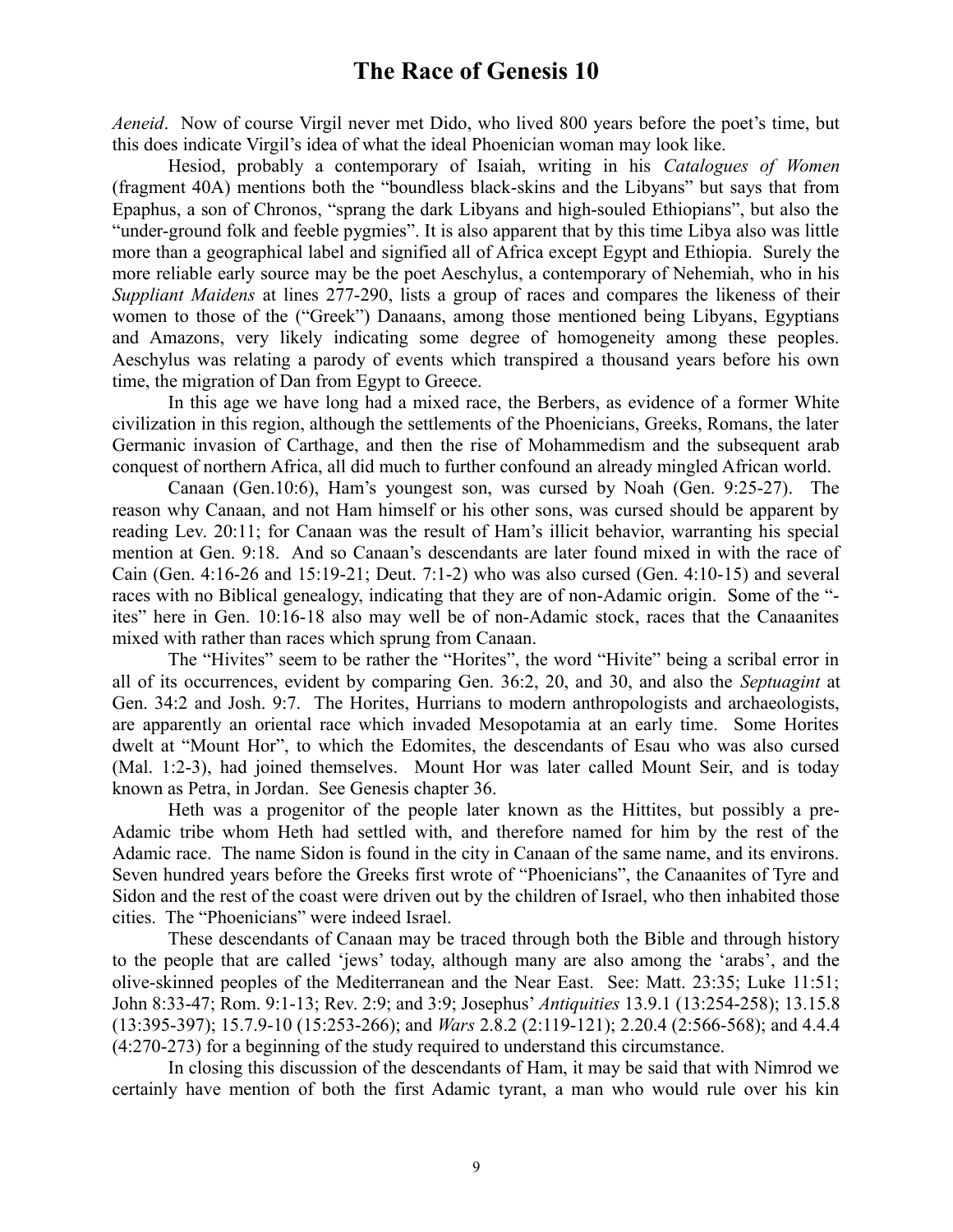outside of the laws of Yahweh, and also the first multi-cultural "empire", since the cities mentioned at Gen. 10:10 had long existed and were already populated with peoples of other races. There is much evidence that the beginnings of "western" civilization appeared rather suddenly here in Mesopotamia, by which the Genesis chapter 11 account has much creditability, once it is realized that this represents the beginnings of the White race, and certainly not all races.

#### The Shemites (Gen. 10:21-31)

That the Persians sprung from Elam (Gen. 10:22) should be evident by the prophets alone, for everywhere that we find Elam in the Bible, we find the Persians fulfilling their role in history, i.e. Isaiah chapters 13 and 21, and the consistent mention of Elam with Madai, or the Medes, at Jer. 25:25; Dan. 5:28 and 6:8-15, and even at Acts 2:9. In his 16<sup>th</sup> book Strabo discusses the geography of the Parthian Empire, of which Persia was at that time a part. Susiana was the district along the Tigris, adjacent to the Persian Gulf and opposite Babylon. Persis bordered Susiana to the east, and also held most of the Eastern Shore of the Gulf. Elymais (Ἐλυμαΐς) is north of Susiana, and Media north of Elymais. It is not hard to see the name Elam in Elymais, which the Assyrians in their records called Elamtu. Along with Madai (Gen. 10:4), Elam formed the Medo-Persian empire of historic times, the two arms of the image of Daniel chapter 2.

Asshur (Gen.10:22), from whom sprung the nation of the Assyrians, often called Asshur by the prophets, had a long and tumultuous history before their own rise to empire and first invasions of Palaestine c. 745 B.C., for many centuries overshadowed by (or under the yoke of) the Hittites, the Horite (Hurrian) Mitanni Kingdom, or the Babylonians. It is evident from many of their own inscriptions that the Assyrians absorbed much Hittite blood: for the "jewish" hooked nose is common in their portraits, yet there must have been many true Assyrians living at the time of the prophet Jonah, who urged them to repent, both "man (Strong's #120, *adam*) and beast" (Jon. 3:8).

That Lud (Gen. 10:22) is Lydia in western Anatolia (modern Turkey) is supported by Isa. 66:19, which is the only other mention of the Shemitic Lud in the Bible. All other mentions of Lud, or by error of the translators "Lydian(s)", in the Old Testament are actually the Ludim, sons of Mizraim in Egypt. Most of the translators and commentators confuse these two Luds. Isa. 66:19 was surely fulfilled concerning Lud when the Kimmerians (Kelts), descendants of the Israelites whom the Assyrians deported, invaded Anatolia, destroying much of Phrygia and invading Lydia and Ionia before crossing over into Thrace in Europe in the  $7<sup>th</sup>$  century B.C. (see, for instance, *Archaeology*, A.I.A., January-February 2002, p. 44). Four centuries later, at the beginning of the 3<sup>rd</sup> century B.C., Keltic tribes returned to Anatolia, invaded Greece, and settled in the province later known as Galatia, visited by Paul of Tarsus and to whom he wrote the epistle of that name. Sharon Turner, in his *History of the Anglo-Saxons*, p. 40, discusses Keltic activity in Lydia and the rest of Asia Minor.

The Etruscans, also called Tyrrhenians, who for several centuries held Itrurea in Italy and parts of the coasts and islands in the western Mediterranean, are discussed at length by Diodorus Siculus (primarily at 5.40 ff.) although he states nothing concerning their origins. However Herodotus (1.94), Strabo (5.2.2) and Tacitus (*Annals of Rome*, 4.52 ff.) all state that the Etruscans were originally Lydians. Archaeologists doubt the Etruscan-Lydian connection simply because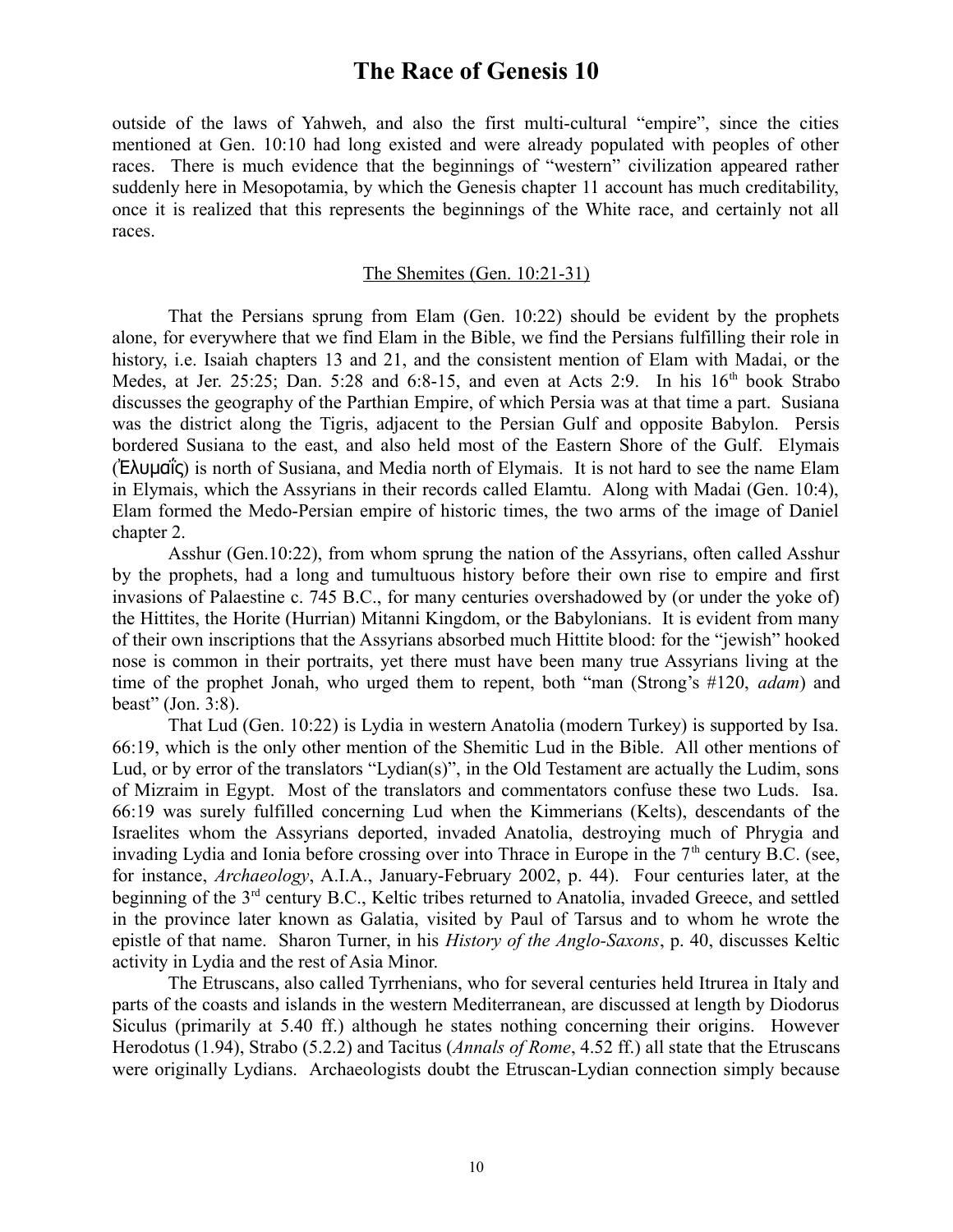no Etruscan inscriptions have been found in Anatolia. Such inscriptions have, however, been found on islands off the coast of Anatolia.

Everywhere in the Old Testament that the words Syria or Syrian appear, Aram (Gen. 10:22) is the Hebrew word from which they are derived. It is apparent that the Greek words Συρία (Syria) and Τύρος (Tyre) may have, at various times, both been derived from the same Hebrew word, Tsor (Strong's #s 6864 and 6865), the ancient name for Tyre. There does seem to be confusion concerning the name "Syria" in ancient times, or possibly the Greeks purposely used the term to describe a wider area than just Aram. Herodotus counts Palestine as part of Syria (7.89 i), and calls the Judaeans who fought against Necho at Megiddo "Syrians" (2.159, II Chr. 35:20). He also calls "Syrians" certain Cappadocians "who dwell about the rivers Thermôdon and Parthenius" (2.104). Strabo explains that the Cappadocians "have to the present time been called 'White Syrians', as though some Syrians were black" (16.1.2), and so we may deduce that all the Syrians known to Strabo were White so far as he was concerned. Many writers, including Strabo, mistook the Assyrians for Syrians (16.1.3), certainly due to the similarity of the names in Greek. Originally Aram was centered in Damascus. The Greeks spoke of a Cinyras (*Iliad*, 11.20) who conquered Cyprus and had Paphos for a capital, yet most commentators (i.e. Rawlinson's notes in his Herodotus at 2.182 and 7.195) have Paphos as an early Phoenician colony. Josephus, in his *Antiquities* at 9.14.2 (9:283-287) has Cyprus (the "Citteans") as subjects of Tyre just prior to the Assyrian invasions of Israel. Ezek. 27:6 has the Israelite tribe of Asher in Cyprus, and Tyre was in Asher's territory. The language of Aram, Aramaic, became the dominant language of trade in the Near East until it was supplanted by Greek after the time of Alexander. Jacob took wives of "Laban the Syrian", although Laban was a Hebrew by race, a descendant of one of Abraham's brothers.

Arphaxad (Gen. 10:22), the ancestor of the Hebrews, has no land surviving into the historic period which I have been able to identify, not wanting to rule out surviving inscriptions which I have not yet seen. Abraham, though sojourning in Chaldaea when he appears in the Genesis record, obviously had Haran in far northern Syria for a homeland, a town which shared its name with both a brother and a grandfather of Abraham. This land was also once called Paddan-Aram, but may have been the land of Arphaxad. Not long after Abraham left Haran, the area was overrun by the Hurrians and Hittites, and was part of the Mitanni Kingdom.

The name Eber (Gen. 10:24) comes from a word meaning "across" or "the opposite side" (Strong's #s 5676 and 5677). The usage is similar to the Greek words πέραν and πέρατος. The phrase τὰ πέρατα τ͡ης οἰκουμένης, or "the opposite ends of the inhabited world" was used by Paul at Rom. 10:18. Similarly, Tacitus used the phrase "ends of the earth" in the *Agricola*, chapters 12, 24, and 33 to describe the location of Ireland and Britain. Homer used a similar phrase in the *Odyssey* to describe the other end of the Mediterranean, that part about Spain. It is at the "other side" of the "inhabited world" that we find so many ancient names like that of Eber, the first Hebrew: Iberia (Spain), the Ebro River (in Spain), Hibernia (Ireland), and the Hebrides (islands off the coast of Scotland). Much later, some of the lands occupied by the deported Israelites, the Scythians, held similar names, such as Iberia south of the Caucasus Mountains, and the Hebrus River in Illyria (Diodorus Siculus, 19.67.6).

The sons of Eber were Peleg and Joktan (Gen. 10:25). Some writers, such as Perry Edward Powell (*Father Abraham's Children*) associate the Pelasgian Greeks with Peleg. At first I denied the association, since "Pelasgian" seems to be a compound of the Greek words πέλας ("near") and  $\sqrt{\eta}$  or  $\sqrt{\eta}$  ("land") and so, as they were to the Ionians, "neighbors", just as the Spartans simply called the Greeks about Sparta περίοικοι or "neighbors". Yet Strabo says "...the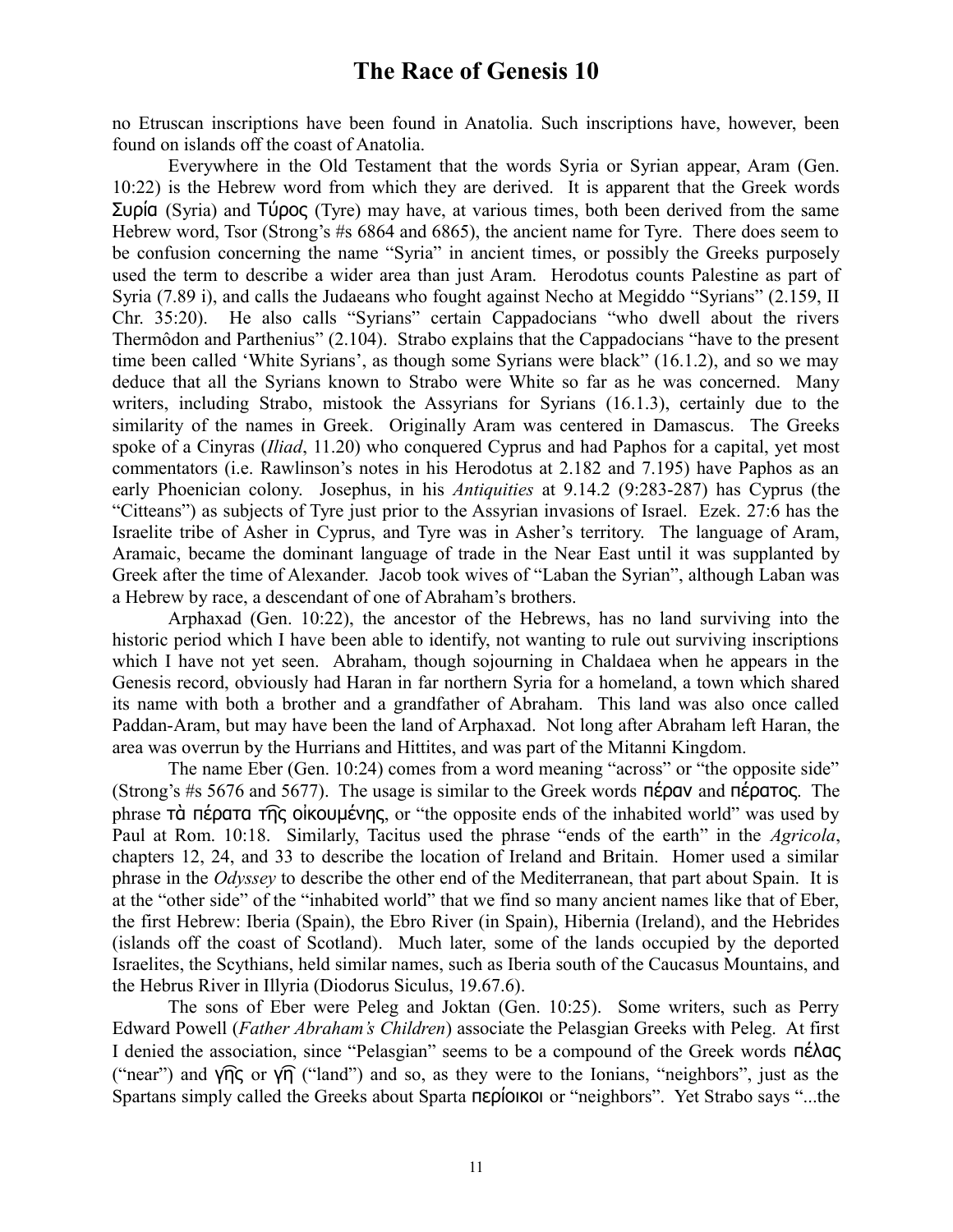Pelasgi were by the Attic people called 'Pelargi' [which means "Storks"], the compilers add, because they were wanderers and, like birds, resorted to those places wither chance led them" (5.2.4). Elsewhere Strabo cites Greek writers who claimed that the Pelasgians came from Thessaly (9.5.22), and there a people whom Strabo calls Pelagonians are found (9.5.11), so there may be some merit to Powell's assertion. The Pelasgians are said to have "spread throughout the whole of Greece" in ancient times (Strabo 5.2.4), and when the Danaans came from Egypt, they were also called by that name (Strabo 8.6.9). The peaceful reception of the Danaans in Greece may well be explained, if those inhabitants of Greece before the arrival of Dan were also Hebrews.

Joktan (Gen. 10:25) means, "he will be made little" (Strong's #3355), and so his name is a prophecy by itself, and his race was surely absorbed by indigenous populations called "arabs" by us (and themselves) today. While several of Joktan's descendants' names may be identified, some tentatively, with places in Arabia, two stand out and merit discussion here.

Sheba (Gen. 10:28) was a mountainous area of what is now Yemen. See ("Excavating the Land of Sheba", *Archaeology Odyssey*, November-December 2001, p. 44). The Queen of Sheba (I Kings chapter 10) who visited Solomon was called the Queen of the South by Yahshua (Matt. 12:42; Luke 11:31) and she was, for all of the circumstances of her mention, surely of the Adamic Race. Strabo mentions "Sabaeans" with Nabataean arabs at 16.4.19-21.

Ophir (Gen. 10:29) was surely somewhere on the eastern coast of Africa, South of Ethiopia. This is evident from the account of goods obtained from Ophir, given in I Kings chapters 9 and 10, and from the fact that the place was reached from a port on the Red Sea (Ezion-geber in the A.V.), and yet also from the name Ophir itself. For Ophir is certainly the same name as the Latin Afer, which preceeded Africa as the Roman name for the continent. Although the Greeks knew not the names Ophir or Afer, at least in their writings, for they had the continent divided into but three districts, Egypt, Ethiopia and Libya, they did have a word, ἀφρός (aphros) which meant "foam". Other similar Greek words are ἄφρων (aphrôn), "without sense...crazed, frantic...silly, foolish" and ἀφροσύνη (aphrosunê), "folly, thoughtlessness, senselessness". While many may see the similarity of these words as coincidences, I am not so sure I believe in such coincidences, that they are coincidences at all.

While searching for the root of our English word "black", I came across the Hebrew words *balaq* (Strong's #1110), "to annihilate", *balag* (#1082) "to break off" or "to invade (with destruction)" and the Greek word βλάξ (blax), genitive form βλακός (blakos) which means "slack in mind and body, stupid, a dolt". Are these also coincidences?

Whatever happened to Ophir, we certainly have no record of, and especially since the Romans never wandered into Africa beyond Ethiopia, although they surely knew of the land there (Strabo 16.4.14).

So we have the Shemites, and the Hebrews, and here it should be evident that these terms have today been misappropriated by people to whom they do not belong.

There were, by the *Septuagint* chronology, nearly 1800 years between the time of the Deluge and the writing of the Pentateuch, and about 800 more to the time of Ezekiel and Jeremiah, and to the advent of written records among the Greeks. All throughout this time the various tribes of Adamites sought new and better land throughout the known world and points beyond, naming new places and adopting those names. With so few written records, how difficult it is to determine their movements! Homer, the earliest Greek writer known to us, and whom Strabo considered έξ άρχης ("from the beginning") for the validity of his records, and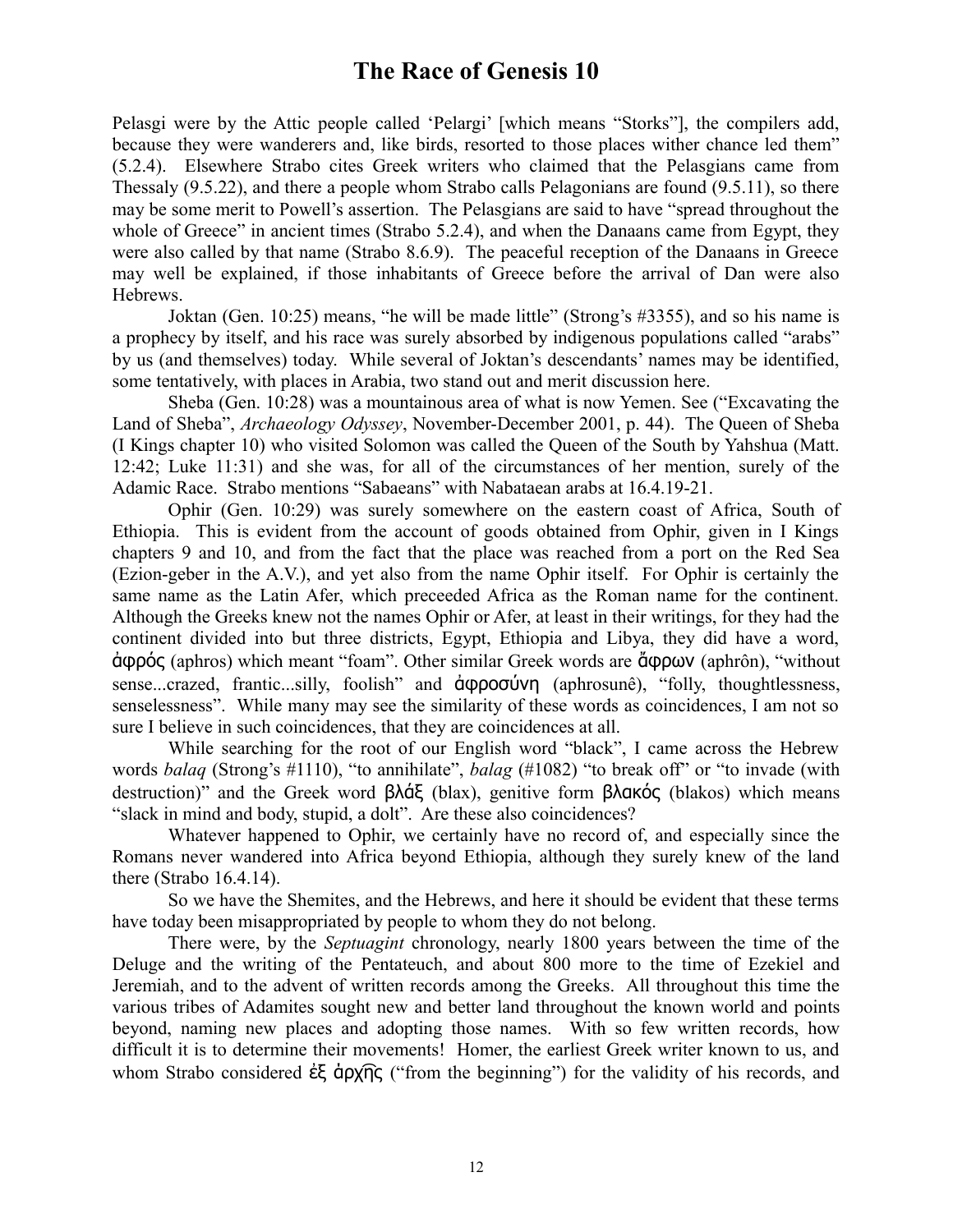"the first geographer" (1.1.11), was but a contemporary of Hosea and Isaiah, rather late in the history of Israel!

#### What the Greeks looked like

That the Greeks (and the Italians) were in ancient times fully homogenous with the Caucasians of northern Europe as most of them appear today, and certainly not with the current olive-skinned inhabitants of those regions (along with most of southern Europe) is fully evident everywhere in their art and literature.

Among Homer's oft repeated epithets were "Hera with the snow-white arms" and "greyeyed Athena". Achilles is described as having "red-gold hair" (*Iliad* near 23:160). When Menelaos was shot with an arrow, removal of his clothing for treatment revealed the "ivory white" flesh of his thigh. In the *Odyssey* Menelaos is called the "red-haired captain" (4:17-85). Describing Odysseus Homer tells of him with crisping hair in curls "but all red-golden" (6:159- 232). Hesiod in his *Catalog of Women* sings of "golden-haired Menelaos" (1.67). The Homeric Hymn *To Demeter* tells of "golden-haired" Demeter (1.302). Selené is "white armed" and "bright-tressed" (*To Selené* lines 17-18). Polyneices is described as "golden-haired" in *The Thebaid* (p. 2) of the Epic Cycle, and the Trojan Ganymedes is "golden-haired" also, according to the Homeric Hymn *To Aphroditê*. These descriptions, and many others like them, survived throughout all Greek and Roman literature well into the Christian era.

The archaeological record fully supports these descriptions. Hundreds, maybe even thousands, of murals and mosaics from Greco-Roman territories display tall, fair, usually (but not always) sun-tanned men, and tall, fair, lily-white women. Greek men, like Phoenicians, Romans, and Hebrews (i.e. John 21:17; Josephus' *Antiquities* 12.5.1 (12:241)) were typically naked while working outdoors, while women spent far less time outside, always fully clothed. Josephus also attests that Judaeans and Greeks were indistinguishable, except that Judaeans were circumcised (*Antiquities* 12.5.1 (12:241)). Of course the Biblical record also agrees with this, i.e. David (I Sam. 16:12 and 17:42), Solomon (Cant. 5:9-16), and also Lam. 4:7, and of Noah in I Enoch 105:2-4 (Lawrence's verse division).

Although there are certainly "arab" or "olive-skinned" types found among the archaeological records, in the Roman era and in lands controlled by Rome: even in Italy itself, these are but a minority and not at all representative of the originators of Mediterranean or near eastern civilization, nor of the general populations, until long after the fall of Rome and the Islamic conquests. The artwork of the Byzantine culture in the east reflects a predominantly White society which survived until the conquest of its territories, first by arabs and then later by the Turks.

#### "Salvation" and Israel

The word "salvation" appears often in the Old Testament in promises to Israel, and it is actually intended to mean preservation or safety (see Strong's Hebrew #s 3444, 3468, and 8668). Israel was promised to be preserved in this world, not merely in some spiritual afterworld. But preserved from what? The answer to that lies first in the prophets, and the foretold destruction of the nations surrounding Israel in Palestine, and in Psalm 2, which foretold that Israel would conquer the other nations (Genesis chapter 10 nations), and then in prophecies such as those